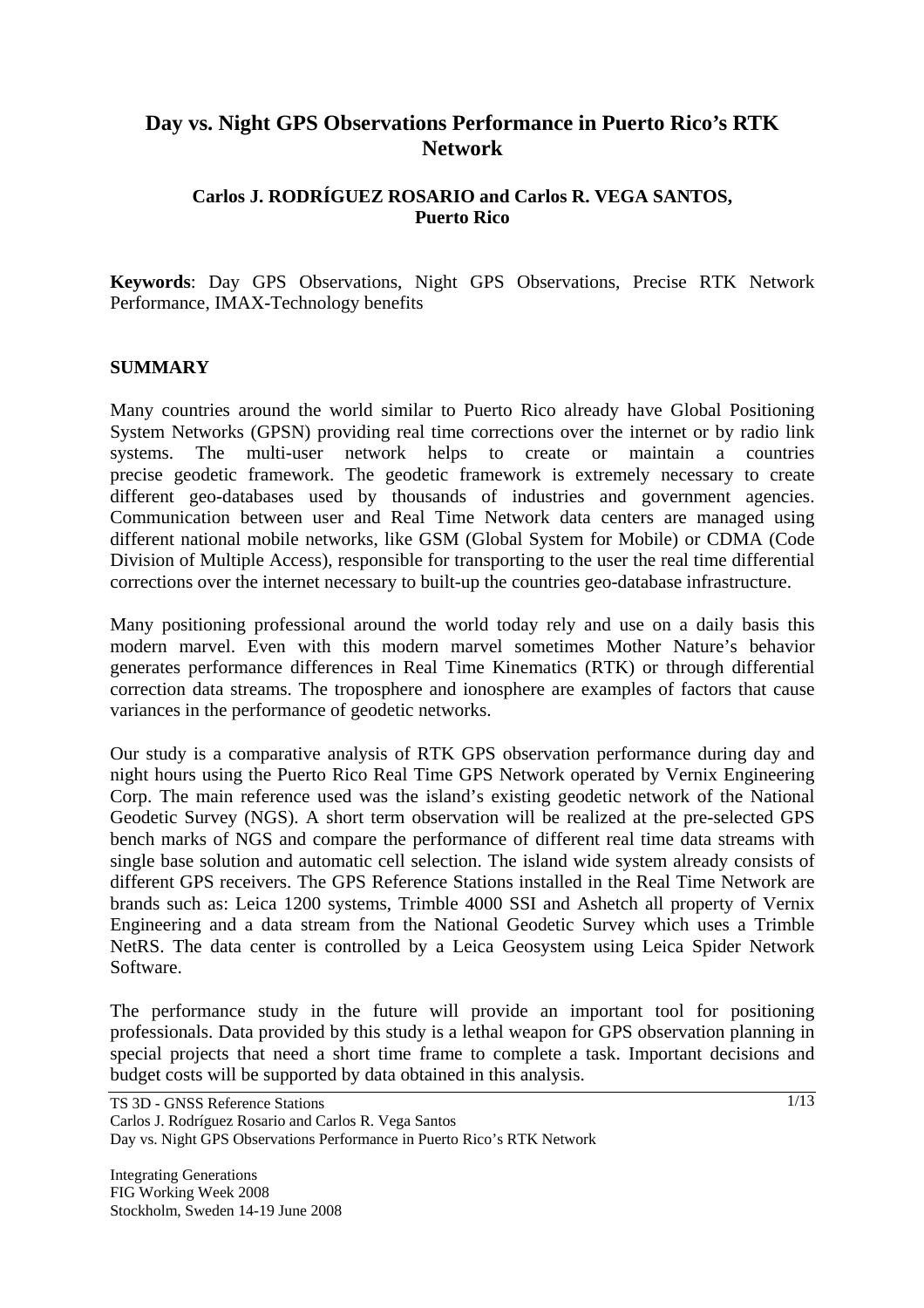### **RESUMEN**

Muchos países alrededor del mundo como por ejemplo Puerto Rico poseen y usan Sistemas de Posicionamiento Global en Red (GPSN) la cual provee correcciones a tiempo real a través de la "Internet" o sistemas de radiofrecuencia. El sistema multi-usuario incentiva a la creación y el mantenimiento de la infraestructura geodésica precisa de un país. La infraestructura geodésica es extremadamente necesaria para crear las diferentes capas de geo-datos utilizados por miles de industrias y agencias gubernamentales. Las comunicaciones entre el centro de cómputos de la Red a Tiempo Real y los usuarios es realizada por redes de telefonía celular móvil como, GSM (Global System for Mobile) ó CDMA (Code Division of Multiple Access), responsables de trasportar los mensajes de corrección diferencial a tiempo real a través de la "Internet" necesarios para construir los geo-datos de un país.

Un sin número de profesionales del posicionamiento alrededor del mundo hoy día dependen y usan diariamente estas maravillas modernas. Pero lo cierto es que estas maravillas modernas algunas veces son afectadas por nuestra madre tierra la cual puede generar diferencias en el desempeño de las correcciones a tiempo real de la Red de Posicionamiento Global. La troposfera y la ionosfera son algunos ejemplos de los factores que causan diferencias en el desempeño de las redes geodésicas anteriormente mencionadas.

Nuestro estudio es un análisis comparativo del desempeño de las observaciones GPS a tiempo real durante el día y la noche usando la Red a Tiempo Real de Puerto Rico operada por la compañía Vernix Engineering Corp. Utilizando esta red geodésica instalada estratégicamente por toda la isla se realizaron unas observaciones de GPS, de corta duración sobre estaciones de control pre-seleccionadas y establecidas por el "National Geodetic Survey" (NGS) para comparar el desempeño de diferentes fuentes de corrección a tiempo real como diferenciación de base de referencia simple y diferenciación por red de celda automática.

El sistema de Posicionamiento en Red de la Isla utiliza diferentes receptores de GPS. Las estaciones de referencias instaladas, utilizadas y operadas por Vernix Engineering en la Red a Tiempo Real son diferentes modelos de varias compañías como lo son: Leica 1200, Trimble 4000ssi y Ashtech, también recibimos una fuente de datos a tiempo real del National Geodetic Survey usando un sistema Trimble NetRS. El centro de control computadorizado es controlado por un Leica Geosystem utilizando el programa de computadoras Leica Spider Network.

El estudio de desempeño proveerá en un futuro una importante herramienta para los profesionales del posicionamiento. Los datos provistos por este estudio pueden ser un arma letal para la planificación de observaciones de GPS en especial cuando la tarea a realizarse esta restringida por un corto periodo de tiempo. Decisiones importantes y presupuestos pueden ser sustentados con los datos presentados en este análisis.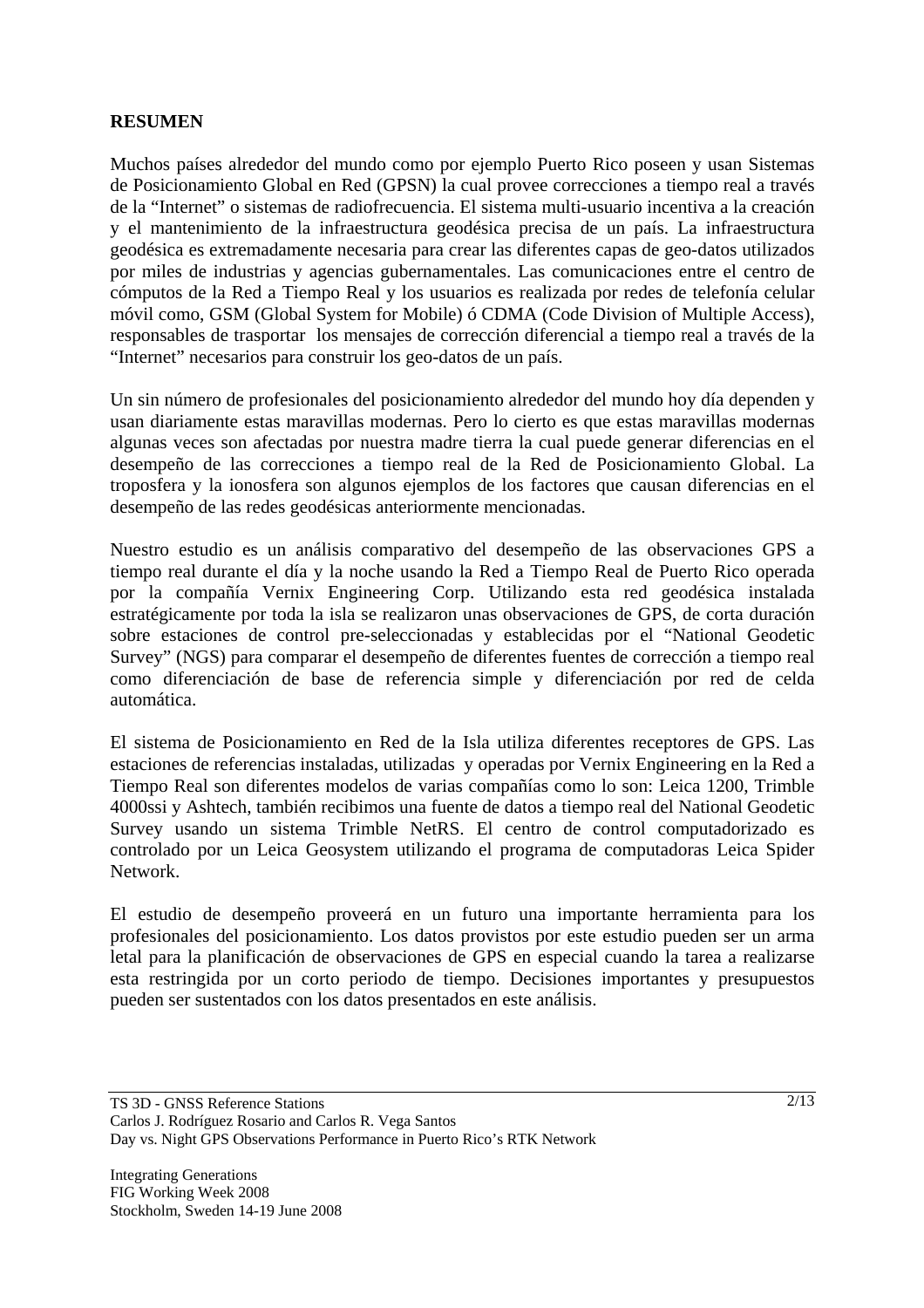# **Day vs. Night GPS Observations Performance in Puerto Rico's RTK Network**

# **Carlos J. RODRÍGUEZ ROSARIO and Carlos R. VEGA SANTOS, Puerto Rico**

#### **1. INTRODUCTION**

Real Time Global Positioning System Network (RTGPSN) around the world provides the benefits of positioning any object within submeter or centimeter accuracy coordinates inside the coverage area. A Caribbean island, Puerto Rico remains ahead to the development of this world's cutting edge technology. In a near future the dependence of this modern marvel will impact the 100% of the population in different ways. Real time monitoring and positioning systems using satellites actually are being used in professional disciplines and workgroups. Technology such as computers, spread through our world very quickly and provide some times priceless data or benefits that in the early 20th century could not be obtained. Fast engineering results; economic surveying; dam, structure and mine monitoring and home land security are only few examples of the benefits that a country will obtain with the implementation of a RTGPSN.

The development of a country is based on land, economy and political planning. One of the benefits of a RTGPSN is that it can impact in all three ways the development of a country. In terms of land planning it provides the necessary infrastructure to create and update the geodatabases for engineering design, land surveying and country road, parcel, forest mapping among others. The economy is directly affected because more professionals, industries and government agencies can help to create and update the geo-databases. An example of this is government income received by property tax, which will be seriously impacted as more accurate and realistic income taxes can be applied by the government agencies. Figure 1 shows the actual Puerto Rico Real Time GPS Network which is streaming data to the main data center located in San Juan.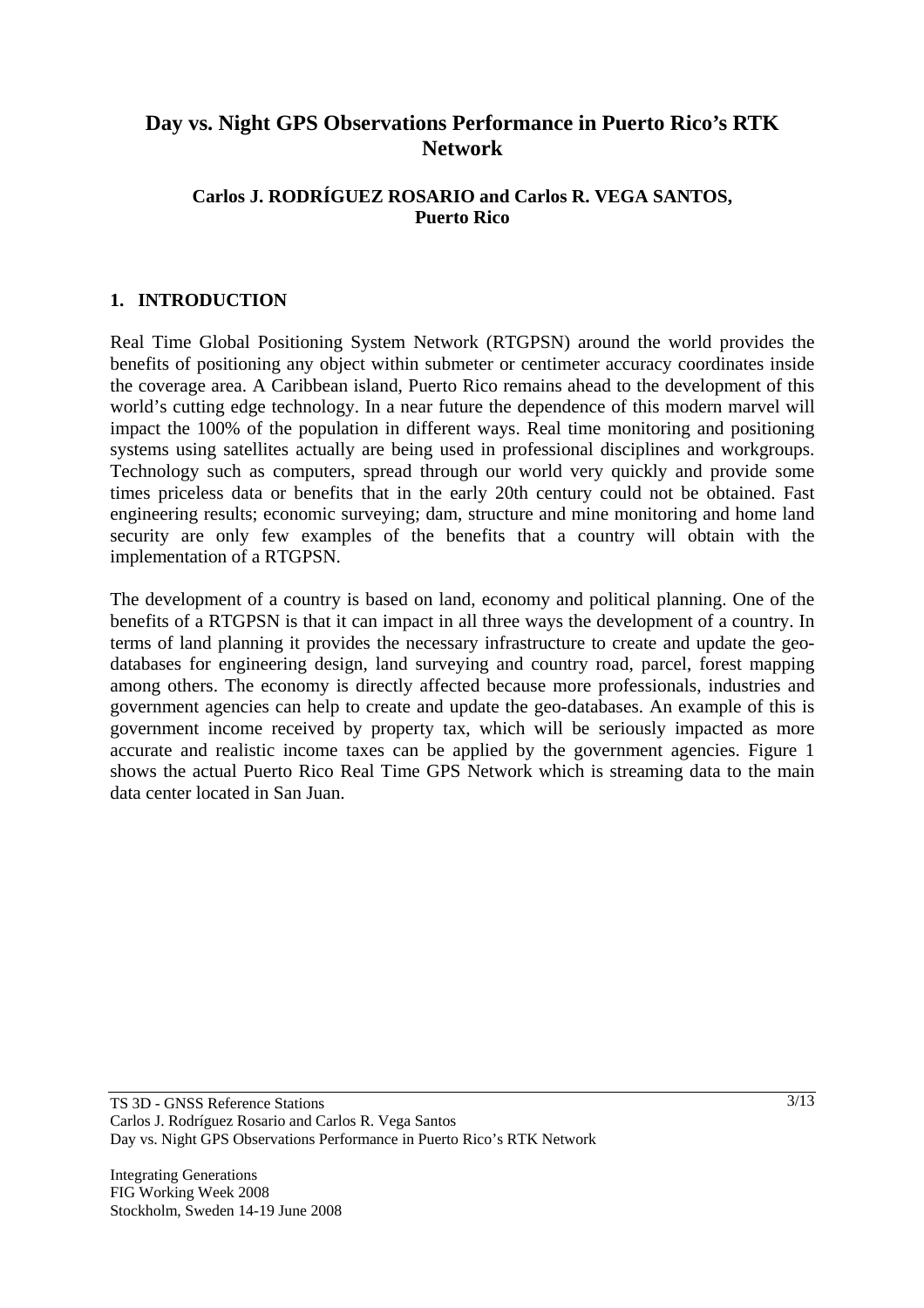

**Figure 1**: Puerto Rico's Real Time Network

# **2. GPS INFRASTRUCTURE**

Puerto Rico's RTGPSN has been operating since the year 2005 with an initial GPS reference station and has been updated recently in the first quarter of 2008. A variety of high quality and precise antennas of different brands such as Leica, Trimble and Ashtech compose six (6) permanent GPS reference stations which feed in real time data to the main data center, with raw satellite data and powered with network processing software called Leica Spider, version 2.3. Originally the system was operated using only a Microsoft (MS) Windows Operating Systems (OS) but due to the instability of this system it gave way to the use of a computer running with a Linux Core OS. Full communication from reference stations to the main data center are controlled by a specialized custom made software for RTGPSN. And by running within Linux OP assures the stability of the real time reference stations raw data streams. The Linux OS operates using special procedures and an algorithm which creates an isolated virtual machine running on Windows OS and controls the Leica Spider software. By isolating a machine this provides a reliable and high stability needed to broadcast corrections over the internet to field users. Simultaneously the real time data stream from the reference stations are archived into RINEX file format at a thirty (30) second sampling rate and are archived in a public FTP server; at http://12.174.245.111/CORS\_DATA/rinex.

Reference stations established by Vernix Engineering Corp. were strategically and geographically distributed throughout the island considering Puerto Rico's most important cities such as our capital, San Juan located at the northern coast; Caguas at the center of the Island which provides a backup data stream for the metropolitan area; Ponce at the southern coast where the construction of an important port for the Caribbean named Puerto de Las Americas Rafael Cordero Santiago is under construction; Mayagüez at the west coast which recently has new urban planning programs and will have a modern infrastructure development because it will be host city in 2010 of the Central American and Caribbean Games; Vieques an island at the east coast with a good geographic position to establish in the future a real time link between St. Thomas and St. Croix. An additional data stream established by National Geodetic Survey in Lajas at the southwest coast of the island provides redundancy and backup to our network with its main objective to collaborate with the Caribbean Tsunami Warning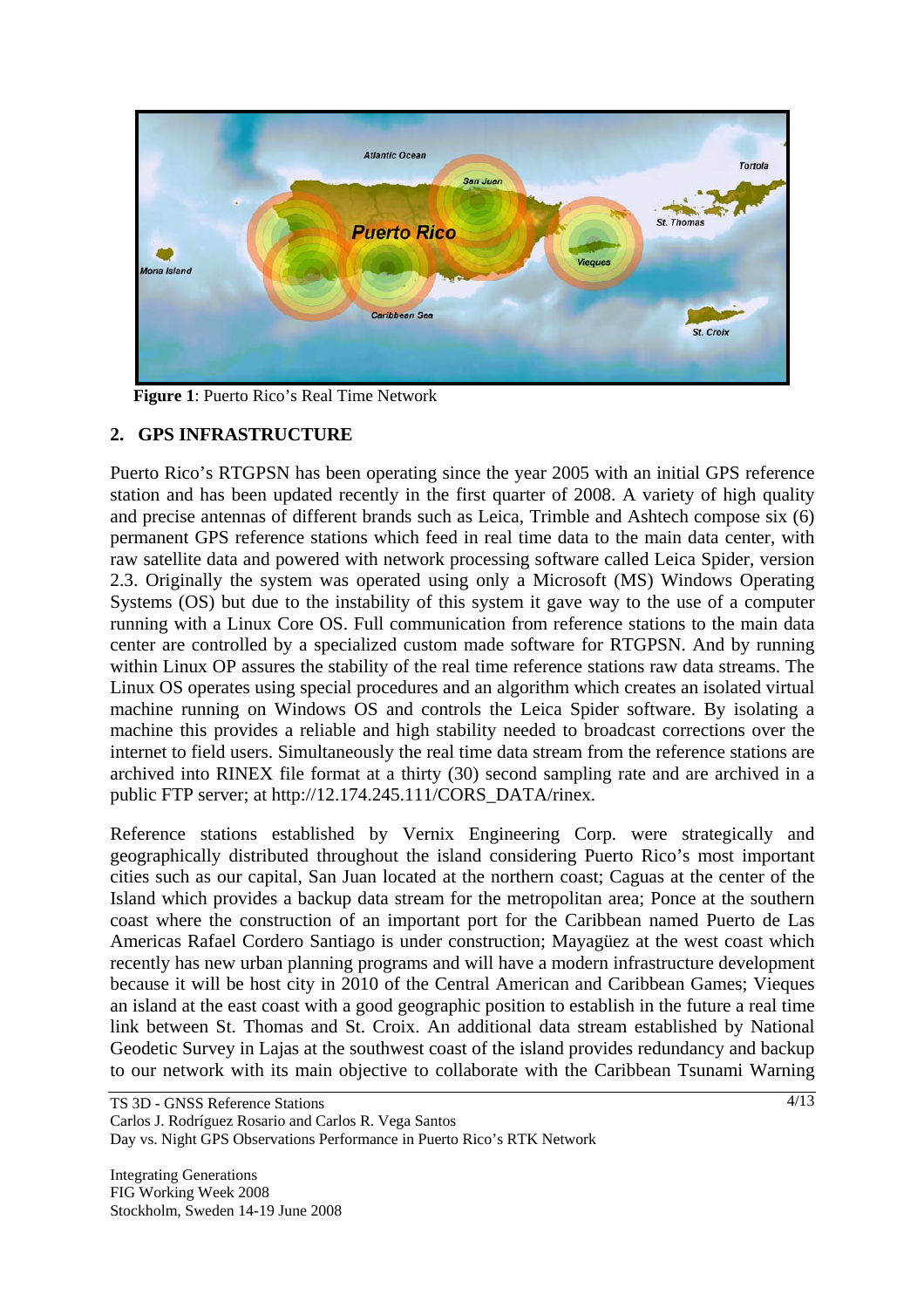and Mitigation program which integrates satellites and real time tidal monitoring systems for seismic activities. Figure 2 shows the web interface used by Leica reference stations which provide information such as `position, satellites, connections logs, power and memory status.



 **Figure 2:** Caguas GPS Reference Station Web Control Systems

A RTGPSN needs highly accurate reference station coordinates to assure the best performance of the system. Every GPS reference station installed and operated by Vernix Engineering has its coordinates precisely computed using a 28 consecutive day observation, obtaining 24 hours of 30 second sampling rate in one hour archives. Data archived in the File Transfer Protocol (FTP) was merged using a NGS tool creating 24, one hour files and submitted to the NGS Online Positioning User Service (OPUS) with an automatic station selection. All data was submitted when the precise ephemerides at the OPUS web page were available. Coordinates derived by the NGS network were listed in a programmed spreadsheet which performs statistical computations for each station. Once the NGS OPUS reports are provided network accuracy for each station monitored on a 28 consecutive day GPS observation can be determined and then a weight factor is applied to the most accurate solution. Latitude, longitude, ellipsoidal and orthometric elevation solution were plotted in a graphic by solution vs. day, see Figure 3. A linear regression was applied to the graph and using the linear equation of the linear regression the spreadsheet computes the most accurate coordinate of the 28 day observations. A weight factor is applied to this analysis to improve the performance of this computation analysis. At the end of the procedure we compute the average of the most accurate coordinate computed day by day with the weight factor applied.



TS 3D - GNSS Reference Stations Carlos J. Rodríguez Rosario and Carlos R. Vega Santos Day vs. Night GPS Observations Performance in Puerto Rico's RTK Network

Integrating Generations FIG Working Week 2008 Stockholm, Sweden 14-19 June 2008 5/13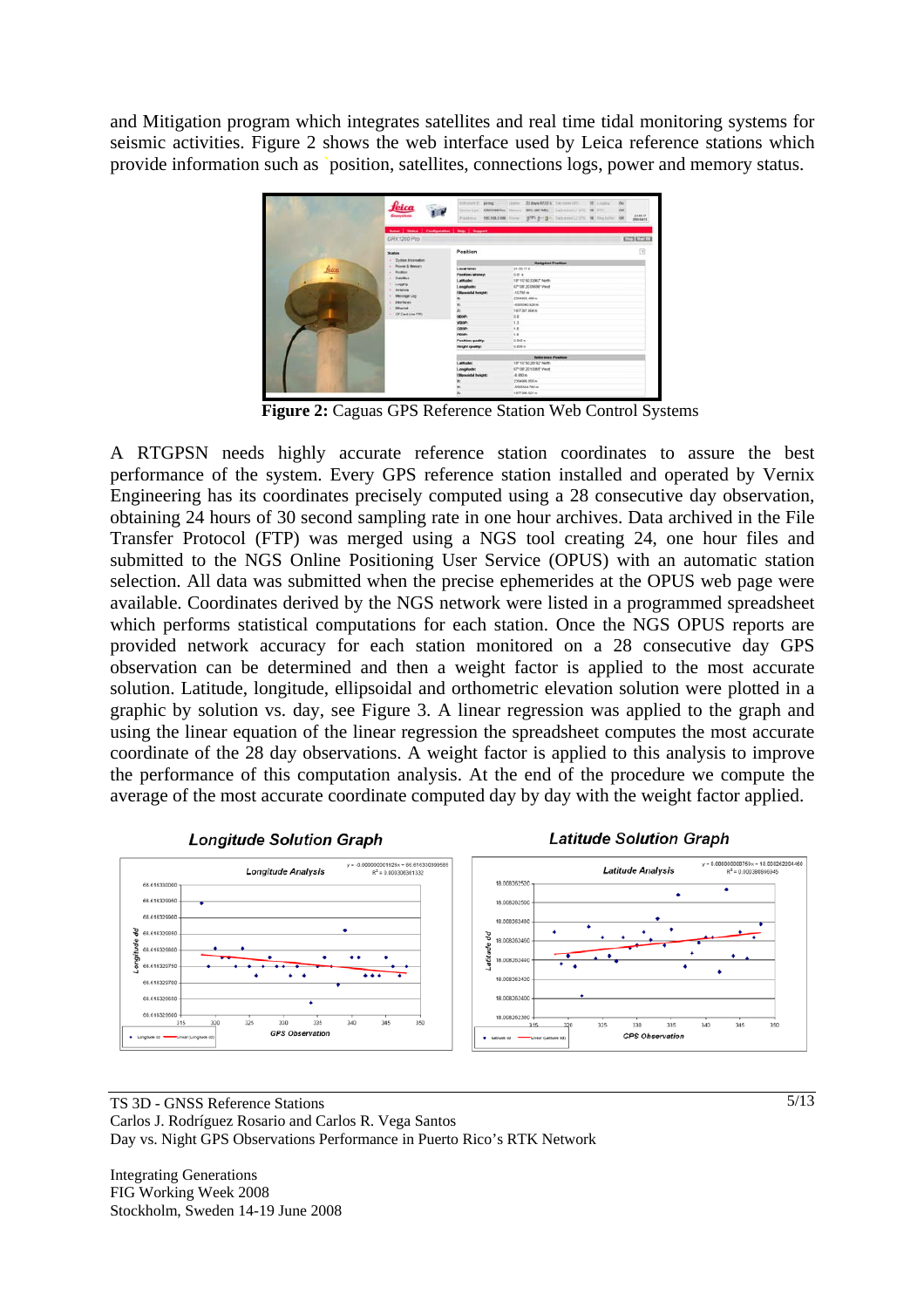

Elev

#### **Orthometric Elevation Graph**



**Figure 3**: Computing Precise Geodetic Coordinates

The result of this kind of analysis is a high accurate GPSN coordinate system with real time network adjustment capabilities. All solutions are used in World Geodetic System 1984 and orthometric elevations were derived using the NGS official geoid developed in 2003. Table 1 shows the final coordinates of

the reference stations used in this published study.

| <b>Station</b> | <b>Municipality</b> | Latitude                   | Longitude                  | Elev.  | Ellipisoidal<br><b>Elevation</b> | Geoid<br><b>Separations</b> |
|----------------|---------------------|----------------------------|----------------------------|--------|----------------------------------|-----------------------------|
| <b>PRMG</b>    | Mayagüez            | 18° 10' 50.28196"          | $67^{\circ}$ 08' 20.10342" | 33.816 | $-6.987$                         | $-40.803$                   |
| <b>PRVE</b>    | Ponce               | 18° 00' 29.74488"          | 66° 36′ 58.78713″          | 20.499 | $-19.447$                        | $-39.946$                   |
| <b>PRCG</b>    | Caguas              | 18° 13′ 36.53800"          | 66° 02′ 27.52688″          | 86.678 | 86.678                           | 46.724                      |
| <b>PRMI</b>    | Lajas               | $17^{\circ}$ 58' 13.41814" | $67^{\circ}$ 02' 43.34300" | 16.652 | $-23.588$                        | $-40.240$                   |

**Table 1**: Reference Stations, Coordinates and Elevations used for this study**.** 

Puerto Rico's Real Time GPS Network is a promising solution anywhere on the island and has a compromise with society to keep going forward and developing this methodology to its most cutting edge technology. In partnership with Puerto Rico's Seismic Network and the US Coast Guard the network in 2008 will expand the real time data services with three new reference stations that will be established at the municipalities of Arecibo, Fajardo and Salinas. The benefit of a dense network is very clear; we can expect more accurate data in less time, faster survey quality fix solution inside the network, redundancy of data and faster computation can make the field surveying process easy.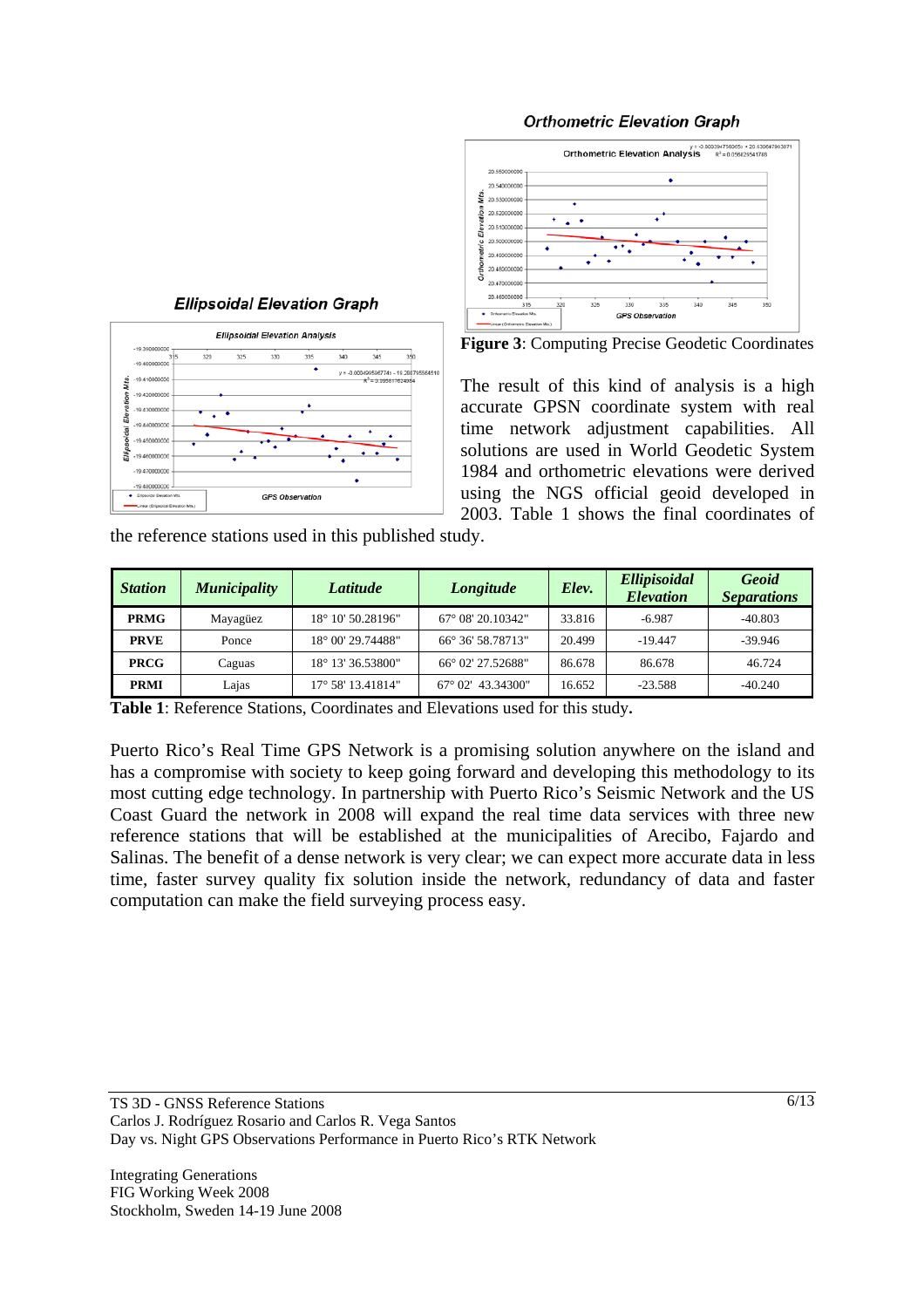

**Figure 3**: Upcoming New Reference Stations for 2008 (yellow coverage)

# **3. STUDY APPROACH**

This study consists in a set of one minute GPS Observations on selected GPS Benchmarks throughout the Island. The selected benchmarks were established by the NGS and University of Puerto Rico at Mayagüez. GPS Benchmarks on the northern coastline will be used to compare the vertical difference between the Puerto Rico Vertical Datum 2002 and the derived elevations using the NGS Geoid 2003. The short term observations will be used to compare the performance of a single base solution versus a network solution using the Imax correction technology developed by Leica Geosystems. Reference stations selected by us to provide real time correction were PRCG (Caguas), PRVE (Ponce), PRMI (Lajas) and PRMG (Mayagüez).

Official NGS Benchmarks selected throughout the island were selected by stability and classification. Benchmarks used for short term observations were SANABRIA, BERRIOS, F 1004, QUEBRAS 2, VÉLEZ, UPRM GPS-27, LAS MARIAS 2, ARENAS 2, LAJAS 2, MAGAS, COCO and EL OJO. Every control point was observed using a Leica 1200 System with a very stable bipod system and data correction was received from the data center in Leica format.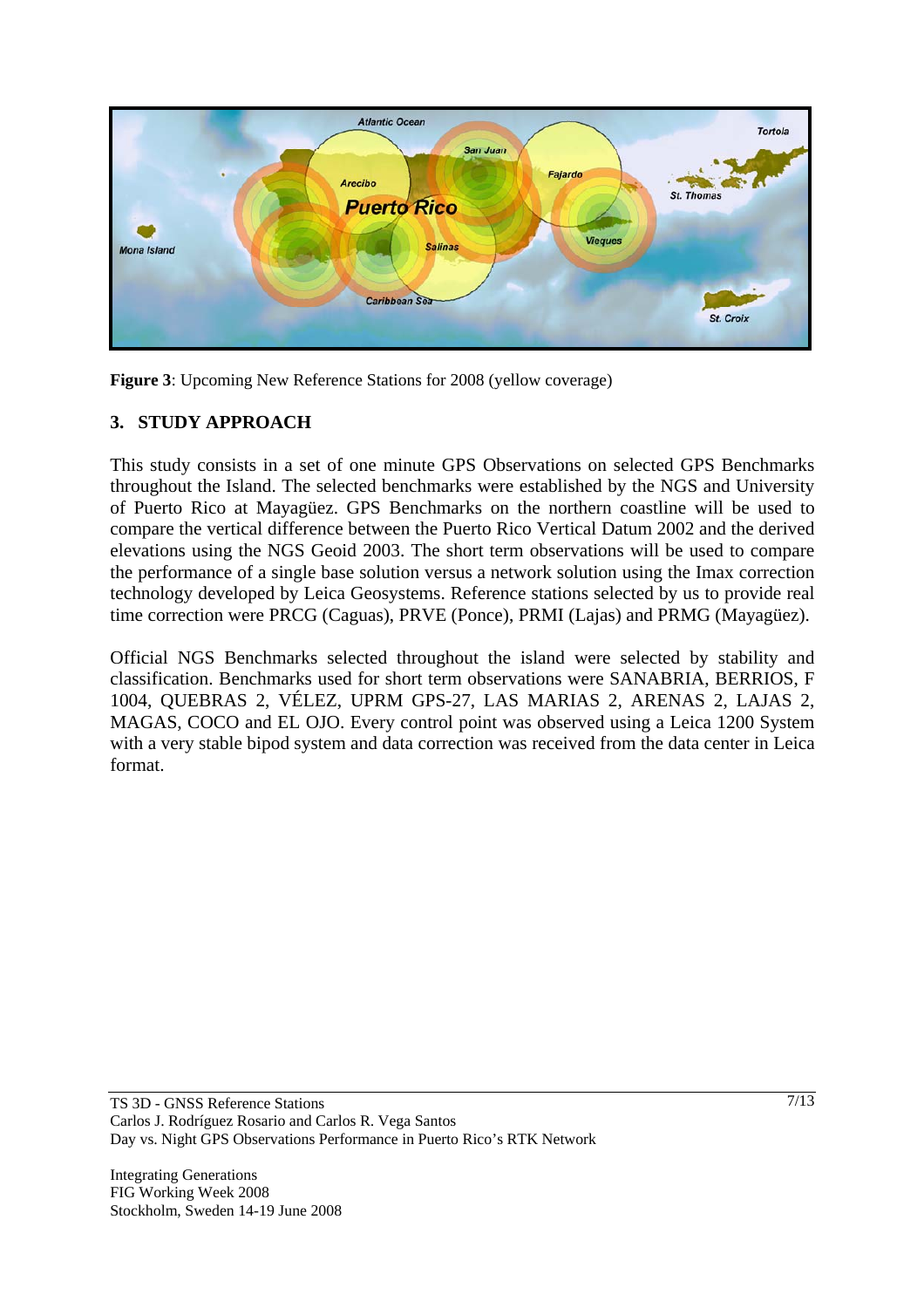

**Figure 4:** Selected Benchmarks used in the Project

# **3.1 Single Base Correction Approach**

One of the conditions put to the test was utilizing a single base correction at each benchmark (Figure 5). The limitation is that data collected at a specific point will only use corrections from one reference station. This case represents a large number of surveyors who don't have the resources to establish a GPS network and have to limit their observations to a single base. The results obtained are coordinates which are calculated from a base that is in a single direction and distance. Any problems with communications, weather or software with this particular base will most likely produce errors in final positioning of point being observed. In the worst case the final coordinate will not be possible due to the lack of redundancy with other stations. As a solution to these problems the use of a GPS network is a solution to many of the problems confronted with single base solution.

### **3.2 Network Adjustment using the Master-Auxiliary Concept**

Using RTGPSN in Puerto Rico to realize GPS surveying provides numerous advantages over single base RT corrections. The benefits using network corrections results in a greater distance operation from the nearest reference station maintaining excellent reliability and accuracy. Network operators obtain maximum benefits, providing the same service with fewer reference stations. The optimization of the systems is achieved using various reference stations strategically distributed over a large region to compute and analyze the special distribution of the domain error sources (Figure 6). Ionosphere delays, troposphere delays and orbit errors are the most significant sources of errors for a position solution. Corrections for these types of errors can be transmitted from the network using different models. This reduces the distance-dependency resulting in a stable rover performance throughout the network.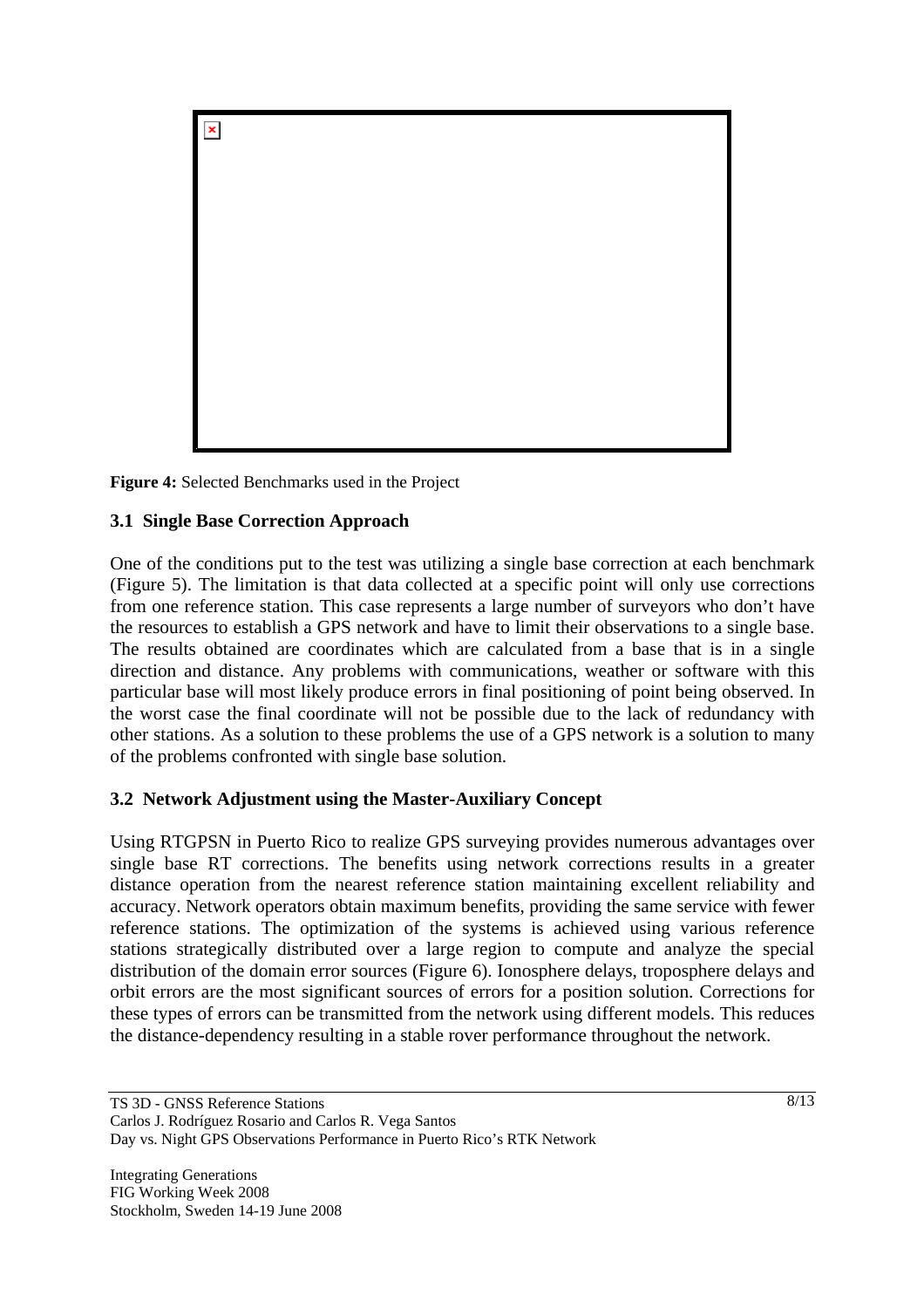

**Figure 5:** Single Base Solution Diagram

| $\pmb{\times}$ |  |  |  |
|----------------|--|--|--|
|                |  |  |  |
|                |  |  |  |
|                |  |  |  |
|                |  |  |  |
|                |  |  |  |
|                |  |  |  |

**Figure 6**: Network Adjustment Diagram used to calculate F 1004 position.

### **3.3 Single Base vs. Network Adjustment**

This study represents data obtained in a 60 seconds time span using a single base solution and a network solution. Table 2 illustrates the NGS published coordinates for benchmarks identified as F1004 and VÉLEZ. On the other hand Tables 3 and 4 show results obtained from observations realized at the same two stations during day and night times. The distance between the reference station and the rover are more than 30 kilometers although precision beyond this region is not suggested by manufacturer. Surprisingly the results in position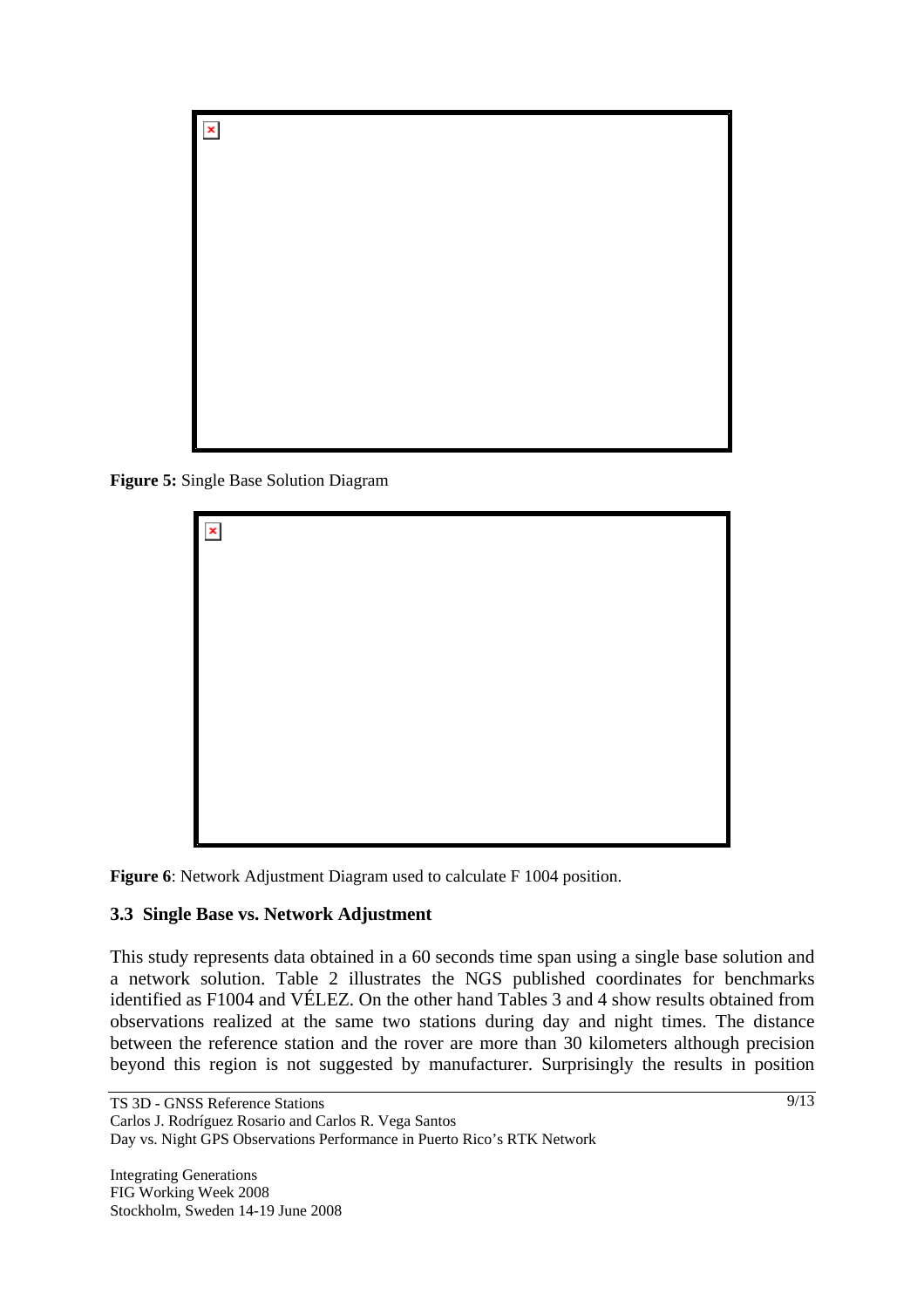obtained beyond this region are quite acceptable for many disciples. As part of this study it is very important to discuss final coordinate's obtained using single base solution vs. network solution.

|                | <b>NGS Published Coordinates</b>                                        |             |        |           |           |  |  |  |  |  |  |  |  |
|----------------|-------------------------------------------------------------------------|-------------|--------|-----------|-----------|--|--|--|--|--|--|--|--|
| <b>Station</b> | Ellip. Elev.<br><b>GH</b><br><b>Northing</b><br>Elev.<br><b>Easting</b> |             |        |           |           |  |  |  |  |  |  |  |  |
| $F-1004$       | 268.639.866                                                             | 169.895.721 | 6.074  | $-37.583$ | $-43.980$ |  |  |  |  |  |  |  |  |
| VEI EZ         | 267.825.241                                                             | 124.618.851 | 134.30 | 90.388    | $-44.200$ |  |  |  |  |  |  |  |  |

|             | RT Data |        |                 |                                       | Day Measurements |         |                       |          | Analysis                                  |    |                 |  |
|-------------|---------|--------|-----------------|---------------------------------------|------------------|---------|-----------------------|----------|-------------------------------------------|----|-----------------|--|
| <b>Base</b> | GIS     | Survey | <b>Baseline</b> | Northing                              | Easting          | Elev.   | $ E$ llip . $E$ lev . | ΔΝ       | ΔΕ                                        | ΔΕ | $\Delta$ Ellip. |  |
| <b>PRMG</b> | 2       | 14     |                 | 29.369.863 267.825.258 124.618.872    |                  | 134.625 | 90.422                | $-0.017$ | $\left[0.021\right]$ $\left[0.325\right]$ |    | $-0.034$        |  |
| <b>PRMI</b> |         | 10     |                 | 53,596.002 267,825.249 124,618.889    |                  | 134.642 | 90.439                | $-0.008$ | 0.038 0.342                               |    | $-0.051$        |  |
| <b>PRVE</b> | 2       | 133    |                 | 74.054.156 267.825.258 124.618.893    |                  | 134.630 | 90.427                | $-0.017$ | $\vert 0.042 \vert 0.330 \vert$           |    | $-0.039$        |  |
| <b>PRCG</b> | 2       | ΝA     |                 | 119.364.609  267.825.043  124.618.881 |                  | 134.586 | 90.383                | 0.198    | 0.030 0.286                               |    | 0.005           |  |
| <b>NET</b>  | 4       | 19     |                 | Net Adjust 267,825.263 124,618.849    |                  | 134.620 | 90.416                | $-0.022$ | $-0.003$ $0.319$                          |    | $-0.028$        |  |

# **Table 2**: NGS Published Coordinates for F-1004 and VÉLEZ stations

|             | RT Data |        |          | <b>Night Measurements</b>           |         |         |             | Analysis |                      |    |                   |
|-------------|---------|--------|----------|-------------------------------------|---------|---------|-------------|----------|----------------------|----|-------------------|
| Base        | GIS     | Survey | Baseline | Northing                            | Easting | Elev.   | Ellip.Elev. | ΔN       | ΔΕ                   | ΔΕ | $\Delta$ E llip . |
| PRMG        | 2       |        |          | 29,369.864 267,825.259 124,618.879  |         | 134.565 | 90.361      | $-0.018$ | $1-0.02810.264$      |    | 0.027             |
| PRMI        | 2       | 10     |          | 53,596.009 267,825.245 124,618.835  |         | 134.584 | 90.381      | $-0.004$ | l 0.016 l 0.284 l    |    | 0.007             |
| PRVE        | 4       | 16     |          | 74.054.177 267.825.250 124.618.858  |         | 134.584 | 90.381      | $-0.009$ | $-0.007$ $0.284$ $ $ |    | 0.007             |
| <b>PRCG</b> | 5       | 35     |          | 119,364.665 267,825.250 124,618.866 |         | 134.638 | 90.435      | $-0.009$ | $-0.015$ 0.338       |    | $-0.047$          |
| <b>NET</b>  |         | 9      |          | Net Adjust 267,825,258 124,618,870  |         | 134.579 | 90.376      | $-0.017$ | -0.019 0.279         |    | 0.013             |

Table 4: Coordinate Results of GPS Observation at VÉLEZ

|            |     | RT Data (sec) |                 | Day Observations                               |         |  |                   |          | Analysis          |                          |          |  |
|------------|-----|---------------|-----------------|------------------------------------------------|---------|--|-------------------|----------|-------------------|--------------------------|----------|--|
| Base       | GIS | Survey        | <b>Baseline</b> | Northing                                       | Easting |  | Elev. Elip. Elev. | ΔΝ       | ΔΕ                | ΔΕ                       | ∆ ЕЊр.   |  |
| PRMG       | 6   | ΝA            |                 | 53,802.254 268,639.728 169,895.865 6.363       |         |  | $-37.613$         | 0.138    |                   | $-0.144$ $-0.289$ $\mid$ | 0.030    |  |
| PRMI       | 4   | ΝA            |                 | 63.665.462 268.639.939 169.895.938 6.210       |         |  | $-37.766$         | $-0.073$ |                   | $-0.217$ ] $-0.136$ ]    | 0.183    |  |
| PRVE       |     | 18            |                 | 50.422.836   268.639.969   169.895.723   6.470 |         |  | $-37.506$         | $-0.103$ |                   | 1-0.0021-0.3961          | $-0.077$ |  |
| PRCG       | 4   | ΝA            |                 | 75,856.603 268,639.876 169,895.374 6.835       |         |  | $-37.140$         | $-0.010$ | $0.347$ $1-0.761$ |                          | $-0.443$ |  |
| <b>NET</b> | ٩   | 47            | Net Adi.        | 268,639.893 169,895.729 6.379                  |         |  | $-37.597$         | $-0.027$ |                   | -0.0081-0.3051           | 0.014    |  |

|             |     | RT Data (sec) | Night Observations |          |                                          |  |                   |                           | Analysis          |       |                 |  |
|-------------|-----|---------------|--------------------|----------|------------------------------------------|--|-------------------|---------------------------|-------------------|-------|-----------------|--|
| Base        | GIS | Survey        | <b>Baseline</b>    | Northing | Easting                                  |  | Elev. Elip. Elev. | ΔΝ                        | ΔΕ                | ΔΕ    | $\Delta$ Ellip. |  |
| <b>PRMG</b> | 4   | 12            |                    |          | 53,802.244 268,639.884 169,895.748 6.369 |  | $-37.606$         | $-0.018$                  | $1-0.02710.023$   |       | 0.023           |  |
| PRMI        | 2   | 113           |                    |          | 63,665.270 268,639.864 169,895.701 6.302 |  | $-37.674$         | 0.002                     | 0.020             | 0.091 | 0.091           |  |
| PRVE        | 2   | 13            |                    |          | 50,422.746 268,639.880 169,895.737 6.359 |  | $-37.616$         | $-0.014$ $-0.016$ $0.033$ |                   |       | 0.033           |  |
| <b>PRCG</b> | 2   | NΑ            |                    |          | 75,856.338 268,639.908 169,895.665 6.489 |  | $-37.487$         | $-0.041$                  | 0.056   -0.096    |       | $-0.096$        |  |
| <b>NET</b>  | 2   |               | Net Adi.           |          | 268,639.883 169,895.735 6.357            |  | $-37.619$         | $-0.017$                  | $1 - 0.01410.036$ |       | 0.036           |  |

Table 3: Coordinate Results of GPS Observation at F-1004

TS 3D - GNSS Reference Stations Carlos J. Rodríguez Rosario and Carlos R. Vega Santos Day vs. Night GPS Observations Performance in Puerto Rico's RTK Network

Integrating Generations FIG Working Week 2008 Stockholm, Sweden 14-19 June 2008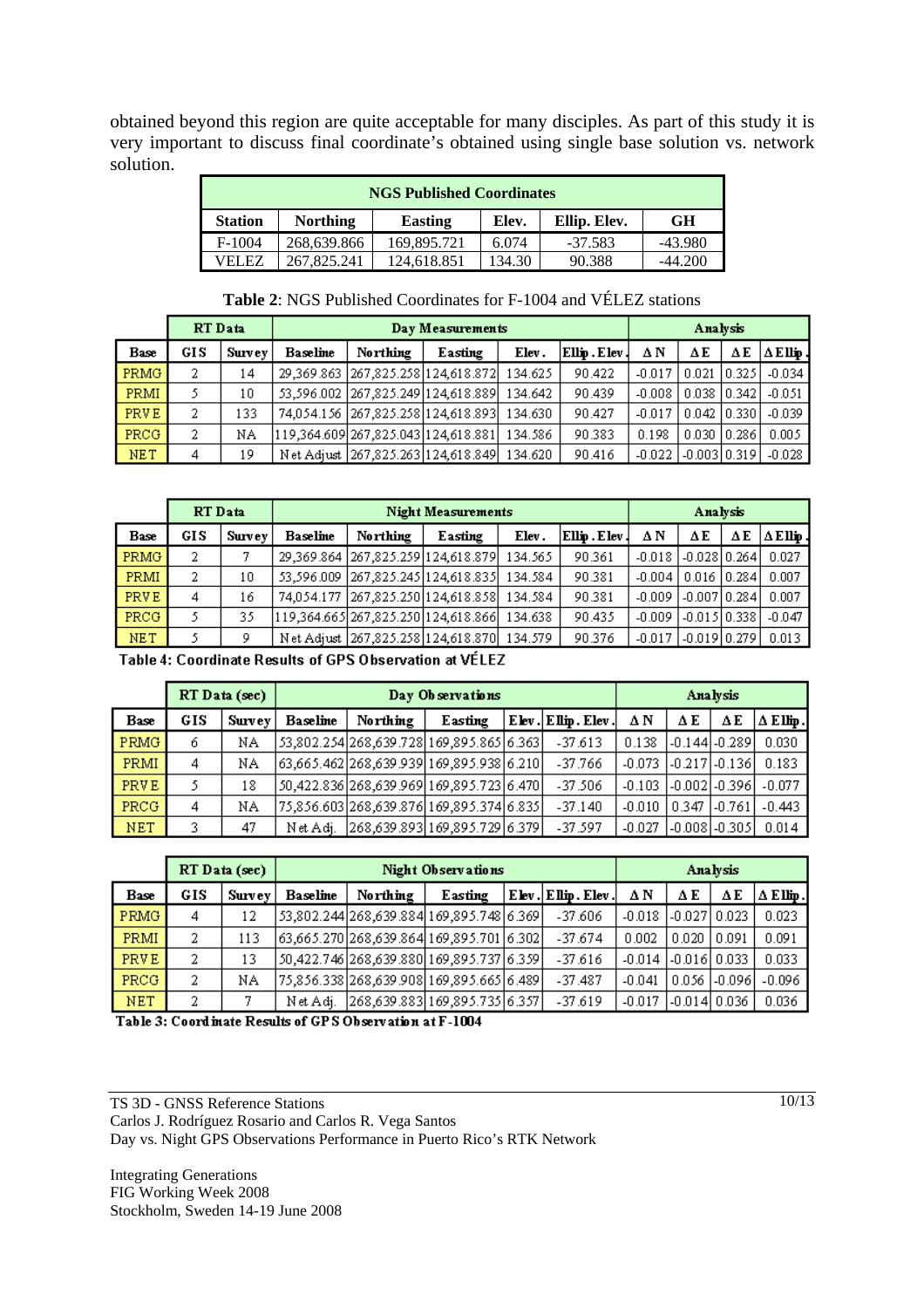# **STUDY RESULTS ANALYSIS**

The study results presented in Table 5 include a total of 48 day and 48 night GPS observations using single base solutions which demonstrate the differences in time to fix and the distances at which each observation was taken. The time to obtain a fix for a GIS quality coordinate is similar during day and night hours but on the other hand the time to obtain survey quality coordinates frequently is better by more or less fifty percent less in time during night hours than during the day. In a similar manner the distance plays an important role in time to fix, we can see that the father the distance more time is needed. When distances are more than 90 kilometers, the time to obtain a fix value with a survey quality is a bit less than two minutes. A surprising result if you notice these observations were made at a distance three times more distant to what the specifications suggest (30 km)

|                 |                 | Day                          |                                 | <b>Night</b>                 |                                 |                     |
|-----------------|-----------------|------------------------------|---------------------------------|------------------------------|---------------------------------|---------------------|
| <b>Distance</b> | <b>Analysis</b> | <b>GIS</b><br><b>Quality</b> | <b>Survey</b><br><b>Quality</b> | <b>GIS</b><br><b>Quality</b> | <b>Survey</b><br><b>Quality</b> |                     |
| Less that 30 KM | Count           | 11.00                        | 11.00                           | 9.00                         | 7.00                            | <b>Fix Solution</b> |
|                 | Average         | 5.82                         | 42.00                           | 5.22                         | 19.14                           | Delay (Sec)         |
| 30 to 60 KM     | Count           | 15.00                        | 9.00                            | 15.00                        | 14.00                           | <b>Fix Solution</b> |
|                 | Average         | 5.00                         | 61.22                           | 5.80                         | 37.07                           | Delay (Sec)         |
| 60 to 90 KM     | Count           | 9.00                         | 3.00                            | 11.00                        | 9.00                            | <b>Fix Solution</b> |
|                 | Average         | 4.00                         | 142.00                          | 4.18                         | 92.67                           | Delay (Sec)         |
| 90 to 150 KM    | Count           | 9.00                         | 4.00                            | 8.00                         | 8.00                            | <b>Fix Solution</b> |
|                 | Average         | 4.44                         | 106.25                          | 5.13                         | 108.50                          | Delay (Sec)         |

**Table 5: Day vs. Night Observation analyzing distance and time to fix solution.**

### **4. CONCLUSIONS**

As part of the study realized by Vernix Engineering we conclude that night observations are an excellent source of obtaining precise data with fewer reference stations and at greater distances for larger regions although time to fix increases a bit. Also during night hours the dominant error sources such as ionospheric and tropospheric delays don't affect positions as strongly as compared to day hours. We recommend for short period projects with high demanding positioning services the planning of GPS observations during night hours when ever possible. This will reduce expenses made in the purchase of new equipment and the ability to reach larger distances from existing reference stations without costly inversions.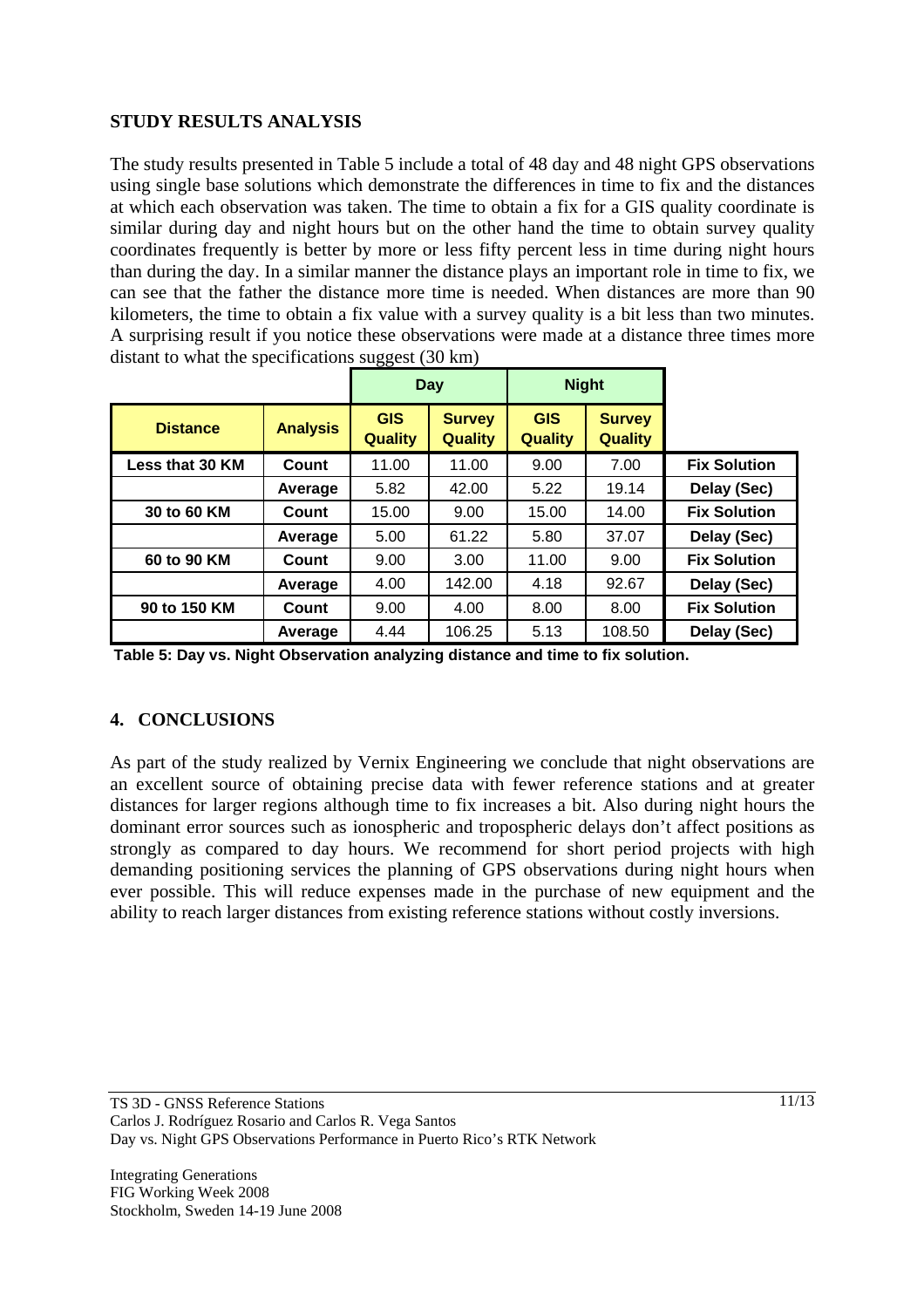### **REFERENCES**

Brown N., Geisher I. and Triyer L. (2006). *RTK Rover Performance using the Master-Auxiliary Concept*, Journal of Global Positioning Systems, Vol 5, No. 1-2:135-144 Dai L., S. Han, Wang J. & Rizos C. (2003). *Comparison of interpolation algorithms in network-based GPS techniques*, submitted to *Journal of Navigation*. Han S. (1997). *Carrier Phase-Based Long-Range GPS Kinematic Positioning*, UNISURV S-49, School of Geomatic Engineering, The University of New South Wales, Sydney, Australia, 185pp, ISBN 0 85839 074 4.

Keihm, S.J., (1995). *Water Vapor Radiometer Measurements of the Tropospheric Delay Fluctuations at Goldstone Over a Full Year*, TDA Project Report 42-122, Pag. 8, NASA

Rizos C. & S. Han (2002). *Reference station network based RTK sys*tems: Concepts and progress, 4th Int. Symp. On GPS/GNSS, Wuhan, P.R. China, 6-8 November Van Cranenbroeck J., (2005). *A New Total Station Tracking GPS Satellites in a Network RTK Infrastructure Perspective*, FIG Working Week 2005 and GSDI-8, Cairo, Egypt

# **BIOGRAPHICAL NOTES**

#### **Carlos R. Vega Santos**

Academic experience: Bachelor's degree in Land Surveying (2001) and Civil Engineering bachelor's degree (2006) at the University of Puerto Rico at Mayagüez

Professional Standing: Land Surveyor in Training

Current position: Land Surveyor, Vernix Engineering

Practical experience: Topography, geodetic leveling, bathymetric maps, route location, boundary definition, coastal surveys among others.

March 2006: COINAR Congress, San Juan, Puerto Rico April 2006: ASCM & NSPS Annual Conference, Orlando, FL October 2006: FIG Conference, Munich, Germany April 2007: ASCM & NSPS Annual Conference, St. Louis, MI April 2007: ASCE Annual Conference, Knoxville, TN April 2008: ASCM & NSPS Annual Conference, Spokane, WA

### **Carlos J. Rodríguez Rosario**

Academic experience: Bachelor's degree in Land Surveying (2002) and Civil Engineering bachelor's degree (2003) at the University of Puerto Rico at Mayagüez

Professional Standing: Professional Land Surveyor and Civil Engineer Member of Puerto Rico College of Engineers and Land Surveyors